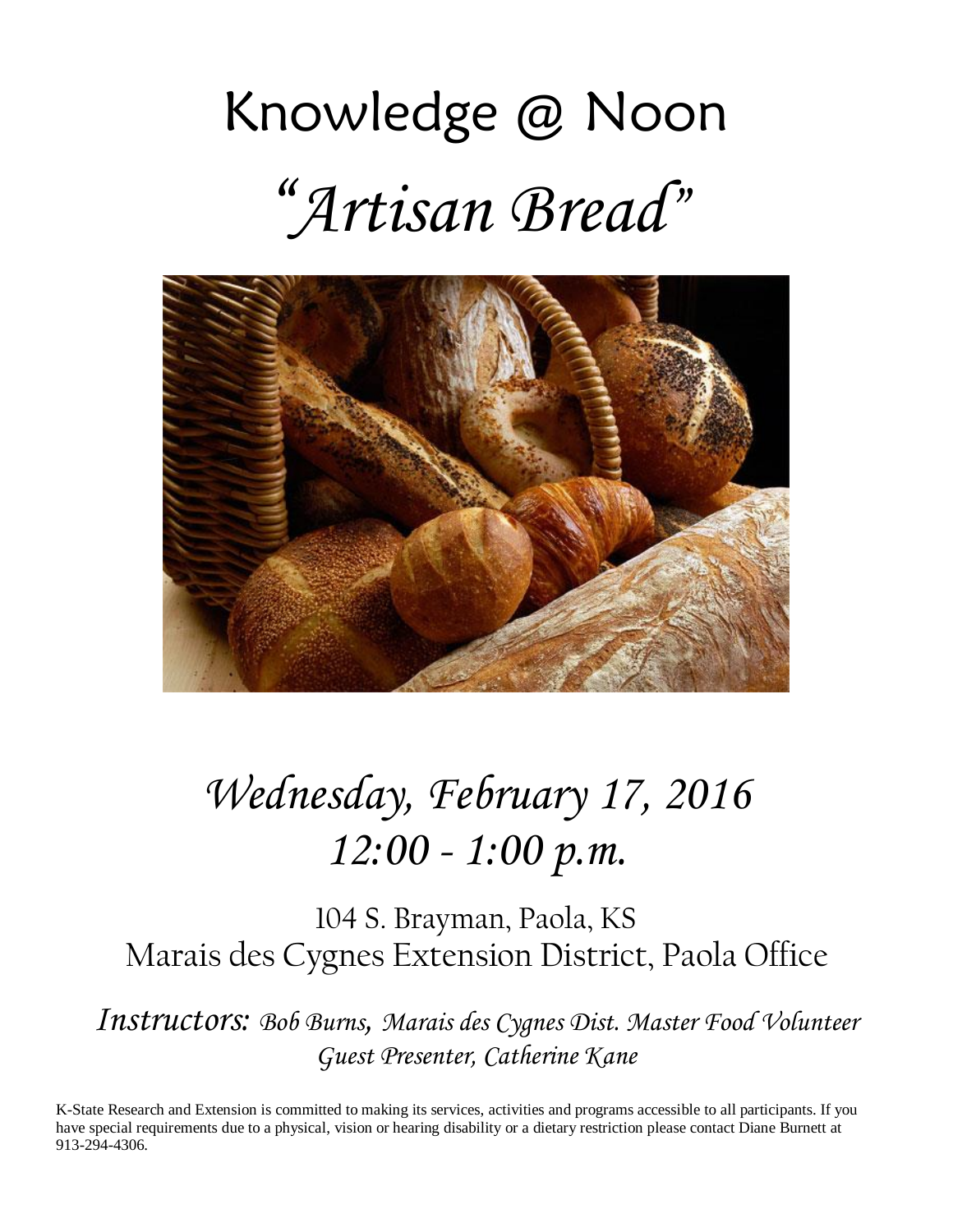# **Artisan Breads**

Artisan Bread -- a variety of hand crafted healthy creations made basically with four ingredients: Flour, Water, Yeast, and Salt. Be it the French peasant breads, whole grain breads, or sourdough breads, a crusty texture is a must for these. These breads are noted for their simplicity. Artisan breads in these discussions are basically no-knead breads. They contain no milk, oil, or eggs and therefore the dough has a long shelf life up to 4 weeks, but 2 weeks maximum is the preferred length of storage of the raw dough.

The methods presented here are based on Zoe Francoisø Artisan Breads in Five Minutes a Dayø

# **The Master Recipe: Boule (Artisan Free-Form Loaf)**

Makes four 1# loafs 6 adjust as needed

3 Cups Luke warm water 1 Tablespoon Yeast 1 Tablespoon Kosher Salt 6 ½ Cups All Purpose Flour

Cornmeal or parchment paper for pizza peel.

Mixing and Storing the Dough

**1. Warm the water slightly:** It should feel just a little warmer than body temperature, about 100°F. By using warm water, the dough will rise to the right point for storage in about 2 hours. You can use cold water and get the same final result, but the first rising will take longer

**2. Add yeast and salt to the water** in a 6-quart bowl or, preferably, in a lidded (not airtight) food container. Dongt worry about getting it all to dissolve.

**3. Mix in the flour—kneading is unnecessary:** Add all of the flour at once. Mix with a wooden spoon or a heavy-duty stand mixer (with paddle) until the mixture is uniform. If you gre handmixing and it becomes too difficult to incorporate all the flour with the spoon, you can reach into your mixing vessel with very wet hands and press the mixture together. Dongt knead! It isngt necessary. You *d*re finished when everything is uniformly moist, without dry patches. This step is done in a matter of minutes, and will yield dough that is wet and loose enough to conform to the shape of its container.

**4. Allow to rise:** Cover with a lid that fits well to the container but can be cracked open so its not completely airtight. Allow the mixture to rise at room temperature until it begins to collapse (or at least flattens on the top), about 2 hours, depending on the roomes temperature and the initial water temperature o then refrigerate it and use over the next fourteen days. You can use a portion of the dough any time after the 2-hour rise.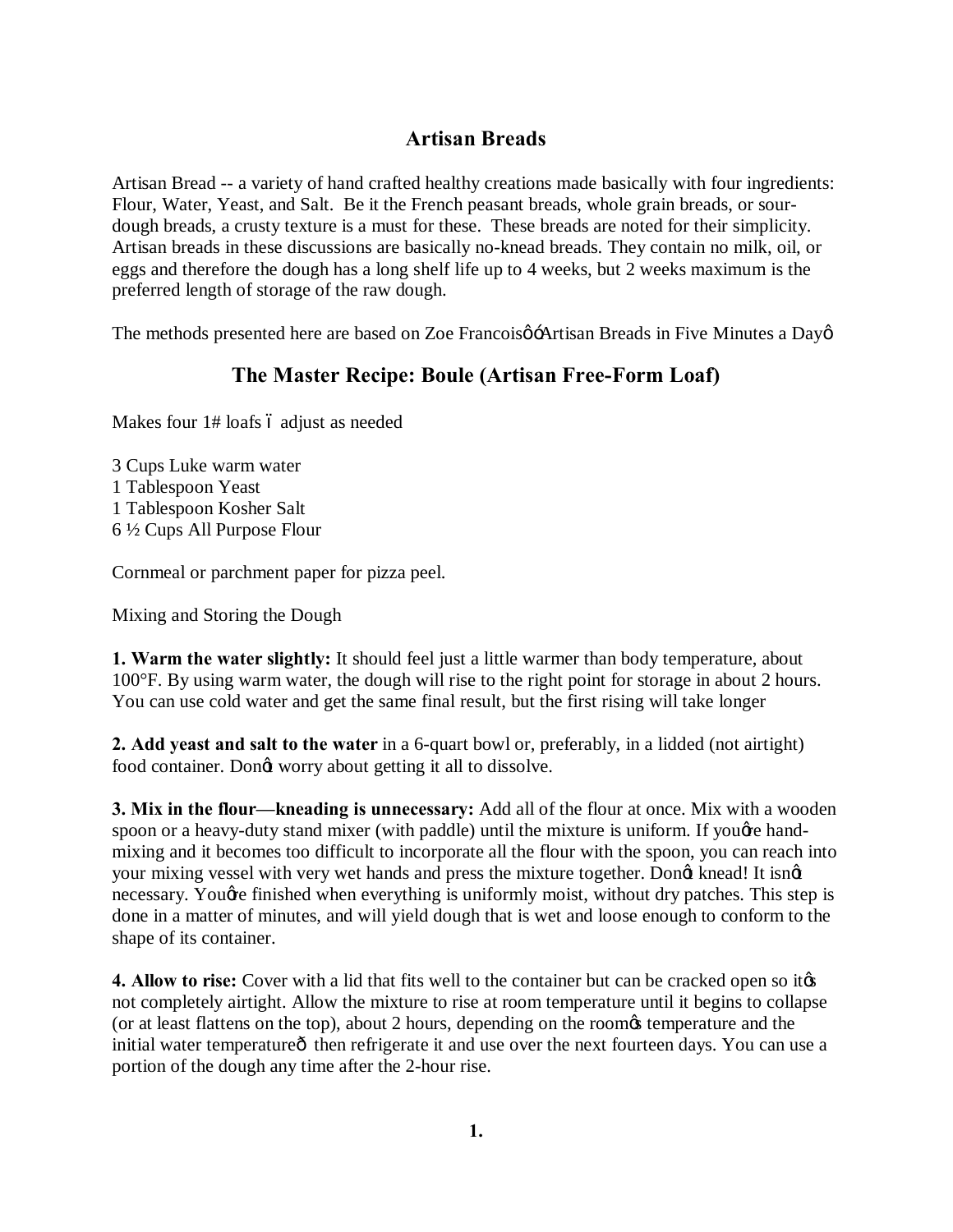Fully refrigerated wet dough is less sticky and is easier to work with than dough at room temperature, Once refrigerated, the dough will seem to have shrunk back upon itself and it will never rise again in the bucketô that **o**s normal. Whatever you do, **do not punch down this dough**, yougher trying to retain as much gas in the dough as possible, and punching it down knocks gas out and will make your loaves denser. On Baking Day

**5. The gluten cloak:** *Don't* **knead, just "cloak" and shape a loaf in 20 to 40 seconds.** Prepare a pizza peel with cornmeal or parchment paper to prevent your loaf from sticking to it when you slide it into the oven (the parchment paper slides right onto the stone along with the loaf).

Dust the surface of your refrigerated dough with flour. Pull up and cut off a 1-pound (grapefruitsize) piece of dough, using a serrated knife or kitchen shears. Hold the dough and add more flour as needed so it wong stick to your hands. Gently stretch the surface of the dough around to the bottom on all four sides, rotating the ball a quarter turn as you go. The correctly shaped loaf will be smooth and cohesive. The entire process should take no more than 20 to 40 seconds $\hat{o}$  dong work the dough longer or your loaves may be dense.

#### **Adjusting the Resting Time:**

**ELengthen the resting time** if your fridge or the room is particularly cold, if youghe making larger loaves, or if you just want to get a more open and airy crumb structure. You can go as long as 90 minutes for a 1-pound loaf. When increasing the resting time (especially in dry environments), cover the loaf with plastic wrap or a roomy overturned bowlô plastic wrap wong stick if the surface is well dusted. Dongt use a damp towelô that will stick. **EShorten the resting time by half** if yougre using fresh, unrefrigerated dough.

**6. Rest the loaf and let it rise on a pizza peel:** Place the shaped ball on the prepared pizza peel, and allow it to rest for about 40 minutes. It doesngt need to be covered during the rest period unless yought extending the rest time to get a more oppen crumb. You may not see much rise during this period; much more rising will occur during baking (oven spring).

**7. Preheat a baking stone near the middle of the oven to 450°F**, which takes about 20 to 30 minutes. Place an empty metal broiler tray or cast iron pan for holding water on any shelf that wong interfere with rising bread. Never use a glass pan to catch water for steam—it's likely **to shatter.**

**8. Dust and slash:** Dust the top of the loaf liberally with flour, which will prevent the knife from sticking. Slash a ½-inch-deep cross, scallop, or tic-tac-toe pattern into the top, using a serrated bread knife held perpendicular to the bread. Leave the flour in place for baking; tap some of it off before eating.

**9. Baking with steam—slide the loaf onto the preheated stone:** Place the tip of the peel a few inches beyond where you want the bread to land. Give the peel a few quick forward-and-back jiggles, and pull it sharply out from under the loaf. Quickly but carefully pour about 1 cup of hot water from the tap into the broiler tray and close the oven door to trap the steam. **If you used parchment paper instead of cornmeal, pull it out from under the loaf after about 20 min.**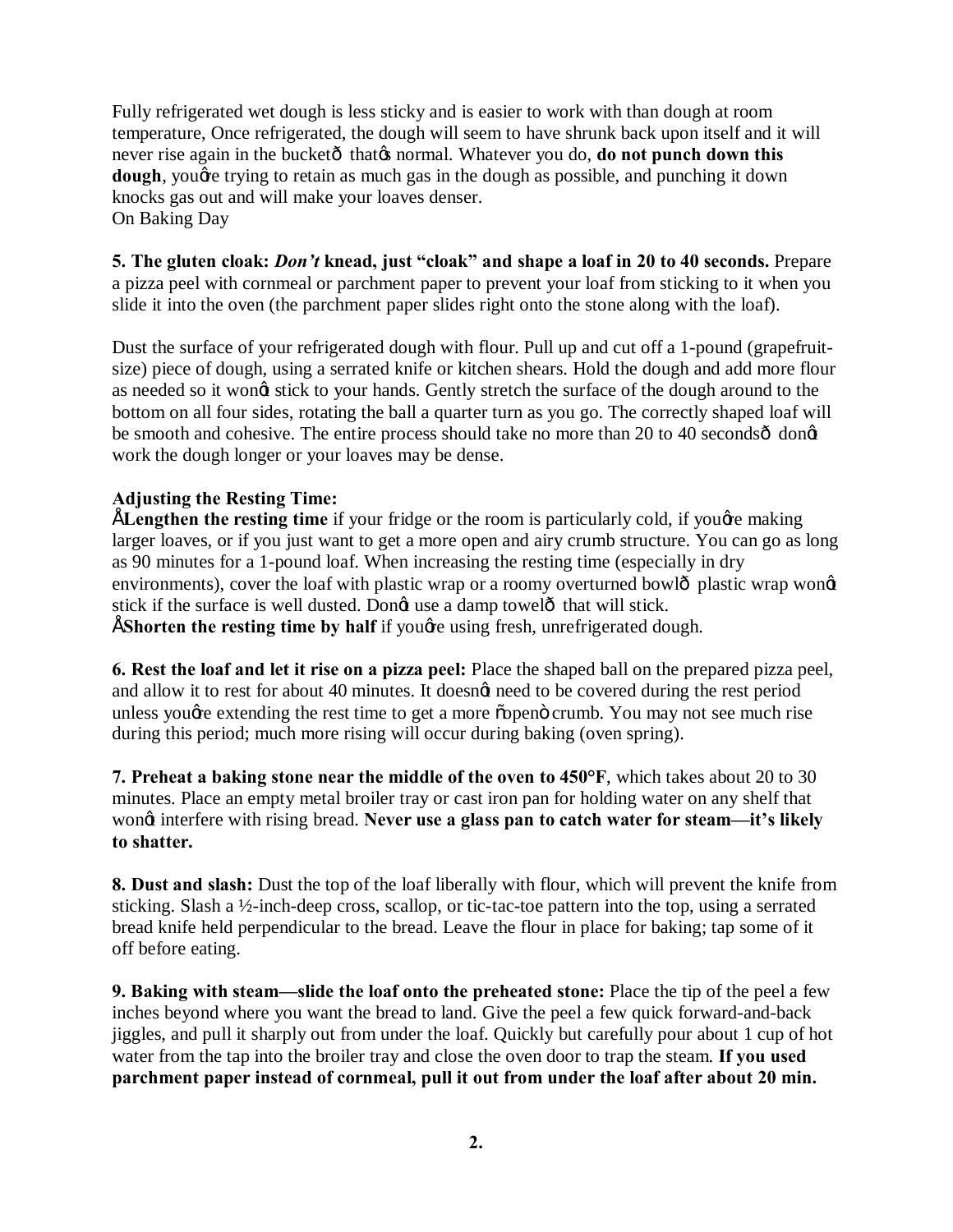for a crisper bottom crust. Bake for a total of about 30 to 35 minutes, or until the crust is richly browned and firm to the touch. Smaller or larger loaves will require adjustments in baking. Because the dough is wet, there is little risk of drying out the interior, despite the dark crust. When you remove the loaf from the oven, a perfectly baked loaf will audibly crackle, or  $\delta$ sing,  $\delta$ when initially exposed to room-temperature air. Allow to cool completely (up to 2 hours), preferably on a wire cooling rack, for best flavor, texture, and slicing. The crust may initially soften, but will firm up again when cooled. If you get not getting the browning and crispness you want, test your oven temperature with an inexpensive oven thermometer

**10. Store the remaining dough in the refrigerator in your lidded or loosely plastic wrapped container and use it over the next 14 days:** Yough find that even one day<sub>g</sub> storage improves the flavor and texture of your bread. This maturation continues over the 14-day storage period. If you store your dough in your mixing container, youdl avoid some cleanup. Cut off and shape more loaves as you need them. Dough like this can be frozen in 1-pound portions in an airtight container for up to 4 week.

#### **Dutch Oven Bread Baking**

These same breads can be baked in a Dutch oven with no variation on the recipe. It is highly suggested to use parchment paper to ease placing the loaf in the Dutch oven, and later removal. This method does NOT require the pizza stone or steam tray since the lid of the Dutch oven serves the same purpose of holding in the moisture. This is a recipe modification I got from Zoe Francois at the National Festival of Breads when I was fortunate enough to have a one-on-one discussion on bread making with her.

Preheat oven and Dutch oven to 500 degrees  $6\,15$ -20 minutes.

Place bread in pan using parchment paper.

Bake covered at 475 degrees for 25 minutes

Remove cover and bake 5-10 minutes longer till done (200-210 degree internal temperature).

Remove from pan and allow to cool up to 2 hours on cooling rack.

#### **Recipe Variations**

Once the primary recipe is perfected, variations can add flavor to the breads. You can substitute up to a cup of flour with the same amount of whole wheat flour, buckwheat flour, rye flour, or a 7 grain mix as an example. Sprinkle herbs on top before the second rise or incorporate them in the original mix. Cheese sprinkled on top (Asiago is a good choice) adds another dimension. Seeds give added flavor and character to gluten-free breads. Omit the flour-dusting step, and paint with water and then sprinkle with seeds before baking (sesame, flaxseed, caraway, sunflower, poppy, anise, or a mixture of any of these). You can also put the seeds right in the dough mixture $\hat{\sigma}$  try ¼ cup of seeds per batch. The variation is endless. Some of these additions can change the texture of the bread slightly.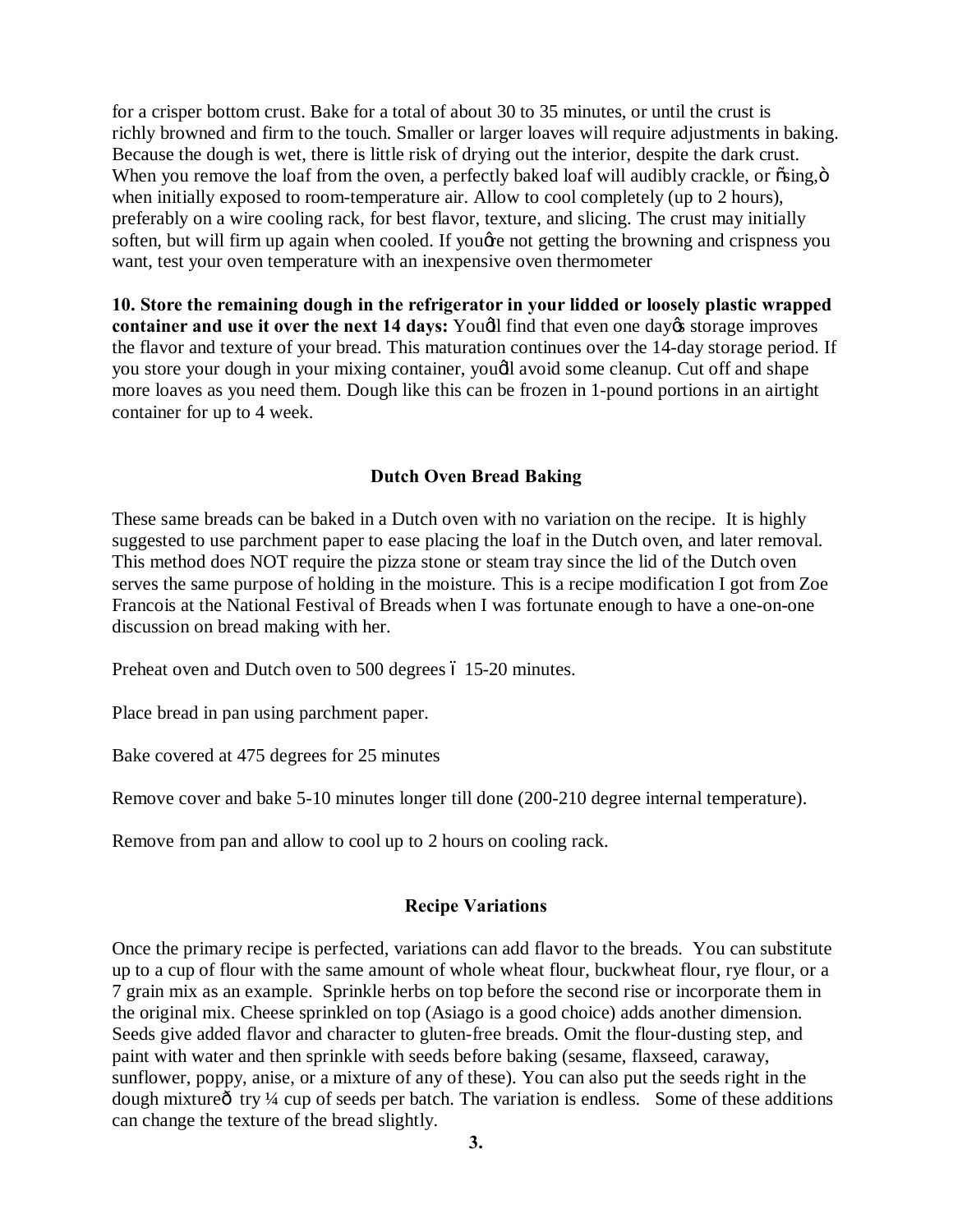# **Gluten-Free Artisan Bread**

3 ¼ Cups Luke warm water 1 Tablespoon Yeast 1 Tablespoon Kosher Salt 6 ½ Cups Gluten Free All Purpose Flour 2 Tablespoons Sugar (optional)

Follow the Master Recipe instructions above.

#### **Simple French Peasant Bread**

1 part Water  $6(1\frac{1}{2}$  cups) 1 part Bread flour  $6(1\frac{1}{2} \text{ cups})$ 1 part All Purpose or Whole Wheat flour  $6(1\frac{1}{2}$  cups) 1 Tablespoon yeast 1 teaspoon salt 1 Tablespoon sugar

Mix all ingredients together until no dry flour is left in a large bowl. Do not knead.

Allow to rise covered for 45 minutes to an hour.

Remove from bowl and push down, then shape your loaf and place in bread pan.

Allow to rise 45 min to an hour covered.

Pre-heat oven to 425. Bake for 15 minutes at 425, then lower to 375 for 20 minutes.

Remove when done and allow cooling on cooling rack 6 then enjoying.

# **BIEN CUIT BREAD**

When bread is bien cuit, it is baked to a dark, often mahogany-colored crust. On first seeing a loaf that is bien cuit, you might think it to burnt. Most people do. There is a bliss point when foods are almost, but not quite, burnt. This is equally true of meat cookery, as any great grill master knows. It is exactly that moment at which bread or meat (or anything cooked that contains a fair amount of protein) develops maximum flavor. The result is hundreds $\hat{o}$  maybe thousandsô of flavor and aroma components that are complex and pleasurable.

This is the reason why these breads are bien cuit, pas trop cuit, which is the French way of saying õwell baked, but not overdone.ö

These recipes are not for the faint of heart and takes 48 hours start to finish for the breads, the vast majority of that time is the risings. The basic Artisan Bread is Bread Making 101 6 this is more like Bread Making 301. The result is a great flavorful loaf great for dipping and stews.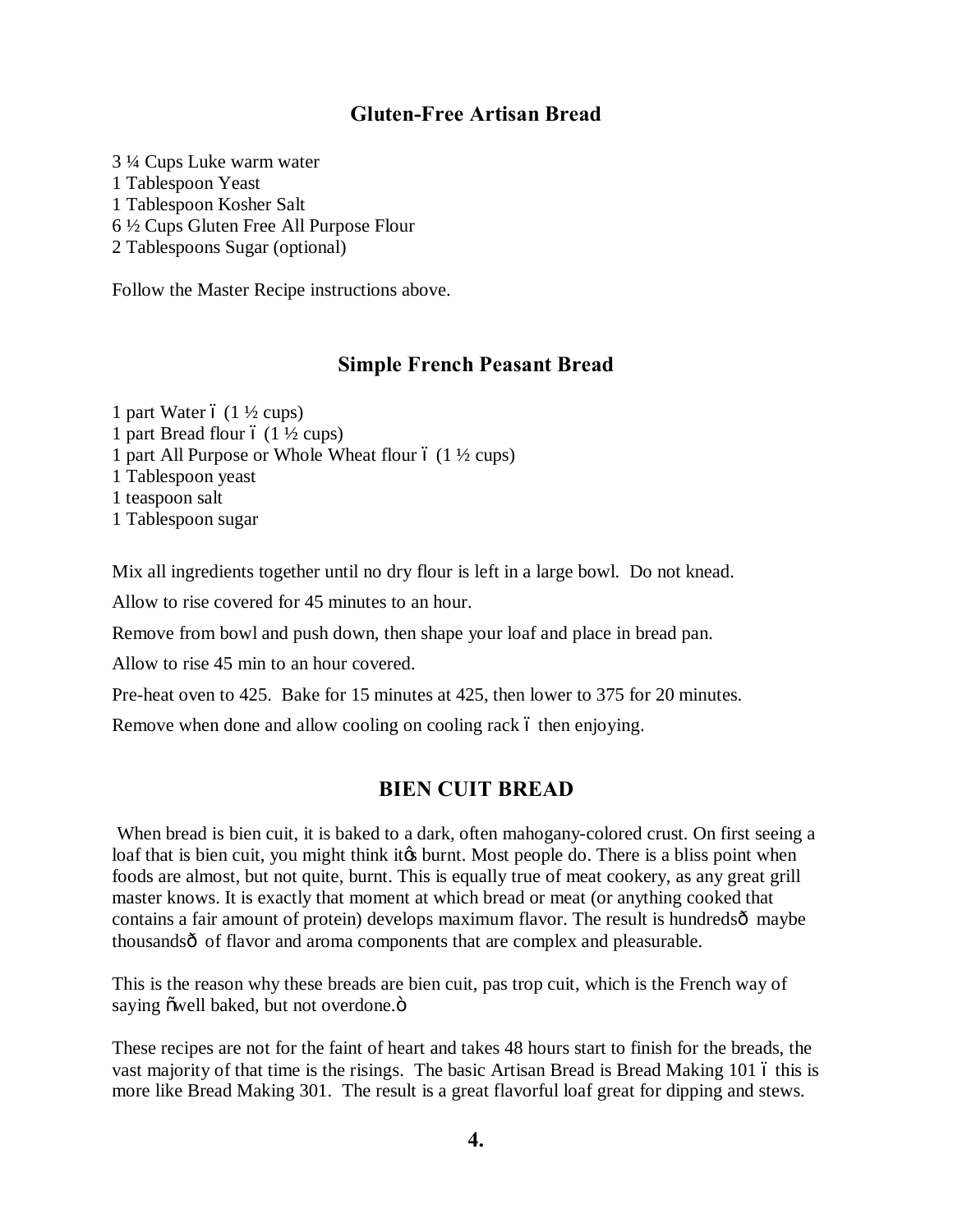# **Simple Bien Cuit Loaf**

# **STARTER**

75 grams  $(1/2 \text{ cup} + 2 \text{ Tbsp})$  white rye flour 50 grams  $(1/4 \text{ cup} + 2 \frac{1}{2} \text{ Tbsp})$  dark rye flour 1 gram (generous  $\frac{1}{4}$  tsp) instant yeast 125 grams (1/2 cup + 1 tsp) water at about  $60^{\circ}$ F (15<sup>o</sup>C)

# **DOUGH**

425 grams (3 cups  $+ 2 \frac{1}{2}$  tsp) white flour, plus additional as needed for working with the dough 75 grams medium ( $1/2$  cup + 1  $\frac{1}{2}$  tsp) whole wheat flour 15 grams  $(2 \frac{1}{2} \text{ tsp})$  fine sea salt 1 gram (generous  $\frac{1}{4}$  tsp) instant yeast 365 grams (1  $\frac{1}{2}$  cups + 1 tsp) water at about 60°F (15°C) Dusting Mixture, for the lined proofing basket and the shaped loaf

#### **FOR THE STARTER**

1. Stir together the white and dark rye flours in a medium storage container. Sprinkle the yeast into the water, stir to mix, and pour over the flour. Mix with your fingers, pressing the mixture into the sides, bottom, and corners until all of the flour is wet and fully incorporated. Cover the container and let sit at room temperature for **11 to 15 hours**. The starter will be at its peak at around 13 hours.

#### **FOR THE DOUGH**

1. Stir together the white and whole wheat flours, salt, and yeast in a medium bowl.

2. Pour about one-third of the water around the edges of the starter to release it from the sides of the container. Transfer the starter and water to an extra-large bowl along with the remaining water. Using a wooden spoon, break the starter up to distribute it in the water.

3. Add the flour mixture, reserving about one-sixth along the edge of the bowl. Continue to mix with the spoon until most of the dry ingredients have been combined with the starter mixture. Switch to a plastic bowl scraper and continue to mix until incorporated. At this point the dough will be sticky to the touch.

4. Push the dough to one side of the bowl. Roll and tuck the dough, adding the reserved flour mixture and a small amount of additional flour to the bowl and your hands as needed. Continue rolling and tucking until the dough feels stronger and begins to resist any further rolling, about 16 times. Then, with cupped hands, tuck the sides under toward the center. Place the dough, seam-side down, in a clean bowl, cover the top of the bowl with a clean kitchen towel, and let rest at room temperature for **45 minutes**.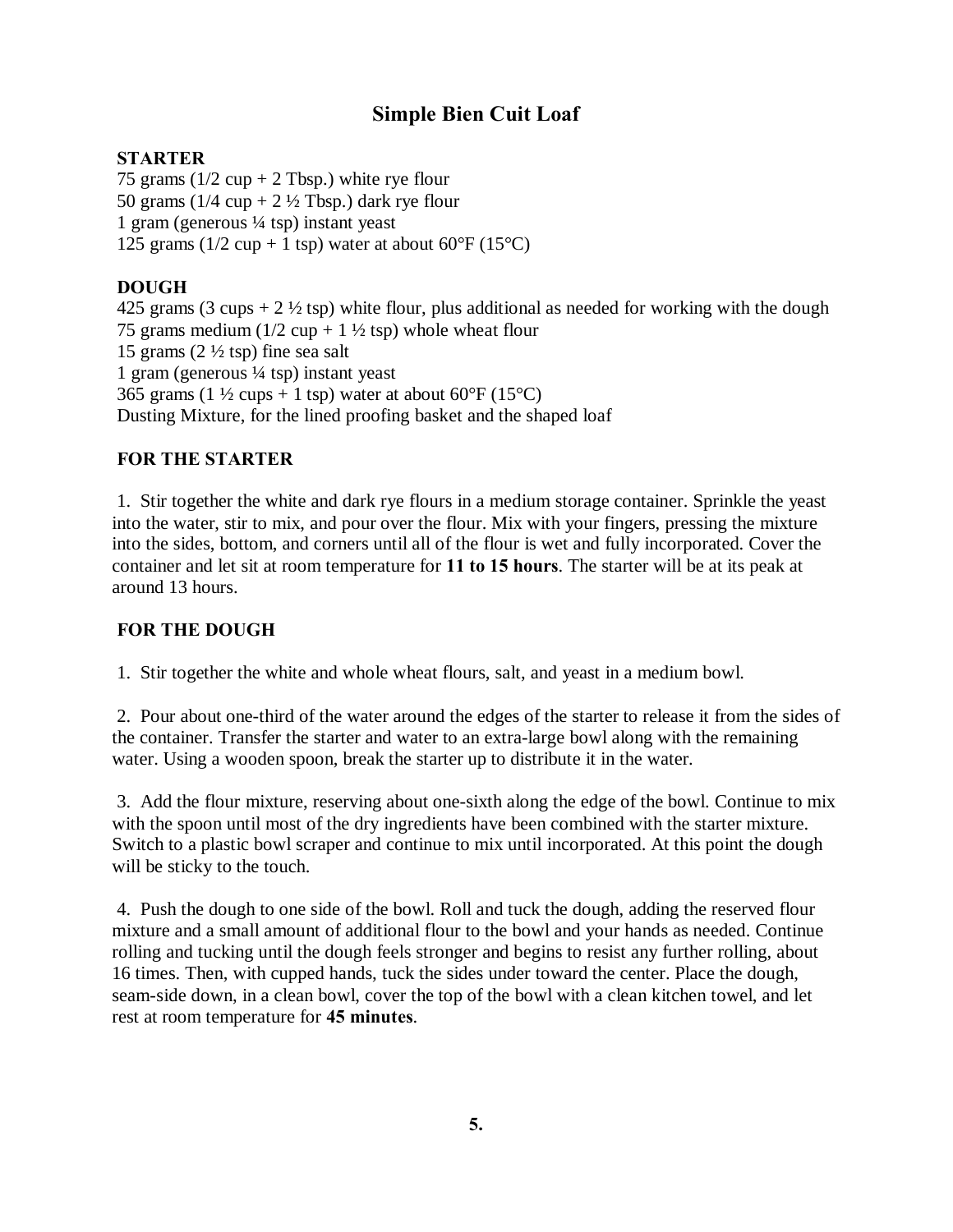5. For the first stretch and fold, lightly dust the work surface and your hands with flour. Using the plastic bowl scraper, release the dough from the bowl and set it, seam-side down, on the work surface. Gently stretch it into a roughly rectangular shape. Fold the dough in thirds from top to bottom and then from left to right. With cupped hands, tuck the sides under toward the center. Place the dough in the bowl, seam-side down, cover the bowl with the towel, and let rest for **45 minutes.**

6. For the second stretch and fold, repeat the steps for the first stretch and fold, then return the dough to the bowl, cover with the towel, and let rest for **45 minutes.**

7. For the third and final stretch and fold, repeat the steps for the first stretch and fold, then return the dough to the bowl, cover with the towel, and let rest **for 20 minutes.**

8. Line a 9-inch proofing basket or bowl with a clean kitchen towel and dust the towel fairly generously with the dusting mixture.

9 Lightly dust the work surface and your hands with flour and shape the dough into a round. Dust the sides and top of the dough with the dusting mixture, fold the edges of the towel over the top, and let rest at room temperature for **1 hour**.

10. Transfer the basket to the refrigerator and chill for **14 to 18 hours.**

11. Position an oven rack in the lower third of the oven. Place a covered 6-quart (5.7 L), 10 inch (25 cm) round cast-iron Dutch oven on the rack. Preheat the oven to **500°F**. Remove the basket of dough from the refrigerator and let it sit at room temperature while you allow the oven to preheat for about **1 hour**.

12. Using heavy-duty oven mitts or potholders, remove the Dutch oven, place it on a heatproof surface, and remove the lid.

13. Using the kitchen towel, lift and gently ease the dough out of the basket and onto a baking peel, seam-side down. Then carefully transfer it into the pot (the Dutch oven will be very hot). Score the top of the dough, cover the pot, and return it to the oven. Lower the oven temperature to **460°F** and bake for **30 minutes**.

14. Rotate the Dutch oven and remove the lid. The loaf will already be a rich golden brown. Continue baking, uncovered, until the surface is a deep, rich brown, with some spots along the score being even slightly darker (bien cuit), about **20 minutes** longer.

15. Loosen the edges of the loaf with a long handled spoon and then with the help of the spoon lift out of the pot onto a cooling rack. When the bottom of the loaf is tapped, it should sound hollow. If not, return it to the oven and bake directly on the rack for **5 minutes longer.**

16. Let the bread cool completely before slicing and eating, at least 4 hours but preferably **8 to 24 hours.**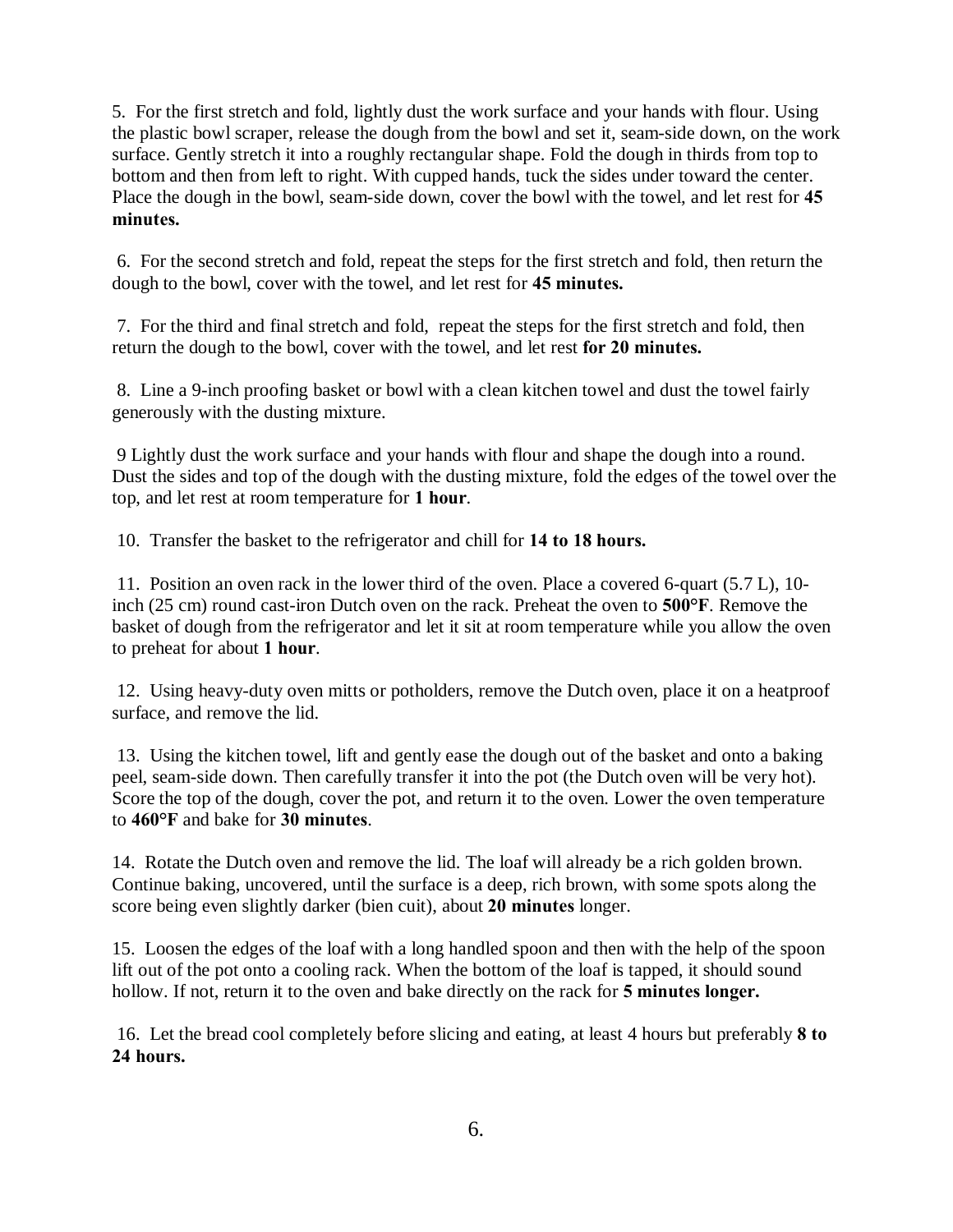#### **Simple Chicken and Rice Soup**

2 pounds deli chicken cut in 1 inch slices, then cut into bite sized cubes 2 large carrots, sliced 4 celery stalks, sliced 2 large onions, sliced and diced 2 teaspoons minced garlic 1 ½ cups rice, uncooked. 40 ounces of low salt chicken broth Salt and pepper to taste.

Sauté onions until translucent, add carrots, garlic and celery. Cook on low 5 minutes. Add all other ingredients. Simmer 30-40 minutes. *Recipe submitted by Sue Burns*

#### **Pork and Hominy Stew**

1 Tablespoon chili powder 1 teaspoon salt 1/2 teaspoon ground black pepper 2 pounds boneless pork shoulder butt, cut into 2 1/2-inch pieces **OR** boneless country pork spareribs, cut into 2-inch pieces 3 bacon slices, chopped 1 large onion, chopped 1 cup diced celery 1 cup carrot, peeled, chopped 4 large garlic cloves, chopped 2 cups drained canned hominy (from two 15-ounce cans) 1 can diced tomatoes with green chilies in juice 2 cups chicken broth 1 teaspoon dried marjoram ½ teaspoon cumin 1 teaspoon dried thyme

½ lb. kale, chopped and stems removed

Mix 1 tablespoon chili powder, salt, and pepper in bowl. Rub spice mixture all over pork. Sauté bacon in heavy large pot over medium heat until crisp, about 5 minutes. Transfer bacon to paper towels to drain, reserve. Working in batches, add pork to drippings in pot and sauté until brown on all sides, about 10 minutes per batch. Using slotted spoon, transfer pork to bowl.

Reduce heat to medium. Add onion, celery, carrot, and garlic to pot; cover and cook 5 minutes, stirring occasionally and scraping up browned bits. Stir in hominy, tomatoes with juices, broth, marjoram, thyme, cumin and pork and bring to boil. Reduce heat; cover and simmer until pork is very tender, about 1 6 1  $\frac{1}{2}$ hours. Add kale and simmer stew uncovered until liquid is slightly reduced and thickened and kale is cooked, about 20 minutes. Season with salt and pepper. Transfer to bowl. Sprinkle with reserved bacon. (This soup can be prepared 1 day ahead. Cool stew slightly. Chill uncovered until cold, then cover and keep chilled.)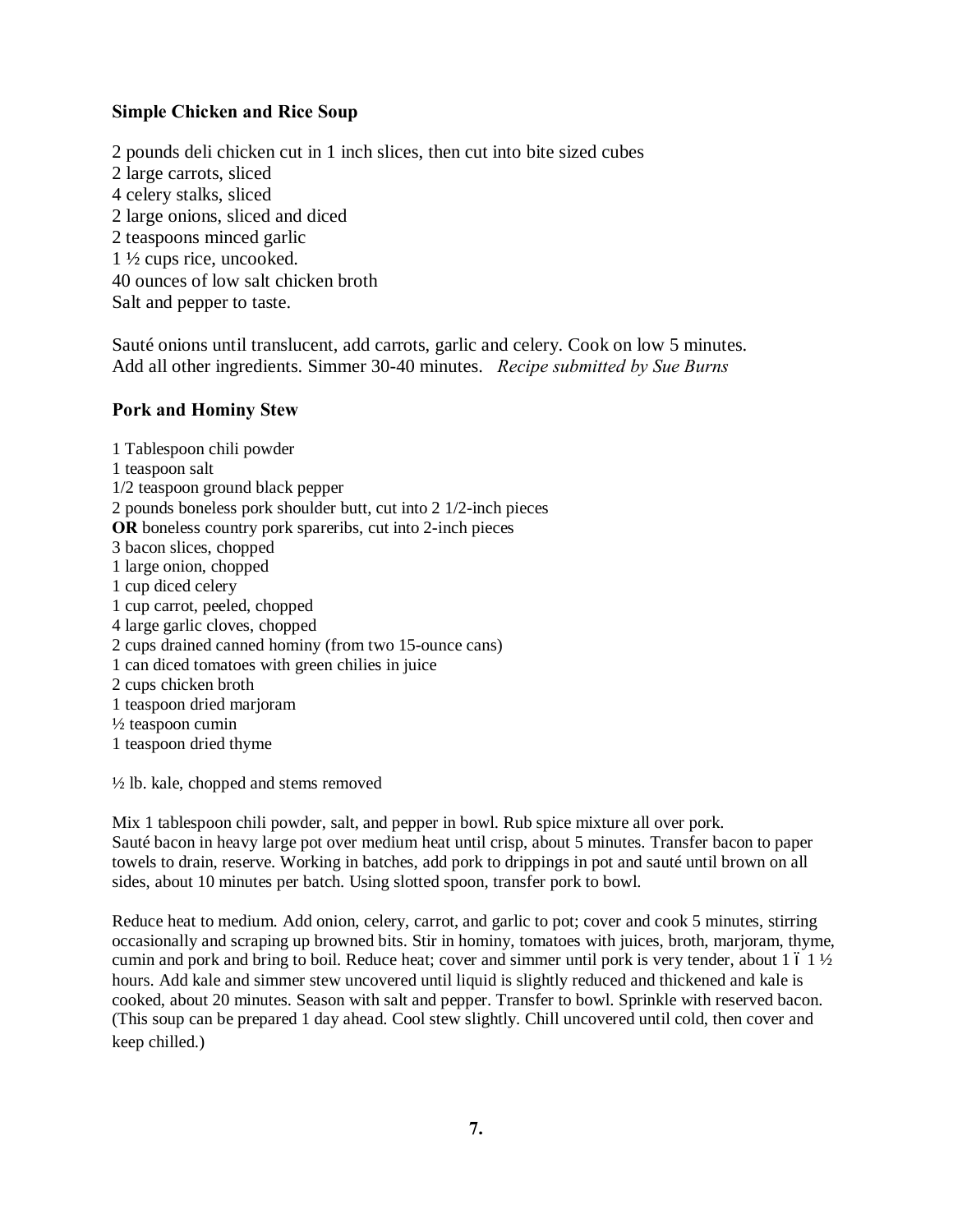#### **Beef and Vegetable Stew**

- 1 Tablespoon vegetable oil
- 1 pound beef chuck stew meat, trimmed & cubed
- 1 medium onion, thinly sliced (1 ¼ cups)
- 1 (6 oz.) can tomato paste
- 1 (14.5 oz.) can low-fat, low-sodium beef broth (1 ¾ cups)
- 1 cup chopped carrots (3 med.)
- 3 Yukon Gold potatoes, peeled & cut into 1-inch cubes (about 4 cups)
- 1 (6-inch) sprig fresh rosemary or several pinches dried rosemary
- 1 teaspoon dried thyme
- 1 bay leaf
- ¼ teaspoon crushed red pepper
- 1 ¼ teaspoon salt, or to taste
- 1 ½ cups water or more as needed
- 10 oz. whole fresh mushrooms, quartered
- 1 (10 oz.) package frozen green peas, thawed

1. Heat oil in a large, wide pot over medium-high heat, until it shimmers. Sauté meat, stirring until browned on all sides, reducing heat if bits on bottom begin to burn, about 10 min. Transfer to a plate.

2. Cook onion and tomato paste in pot over medium heat, stirring often, until onion is softened, about 5 min.

Return meat to pot, stir in broth, and bring to a boil. Reduce heat to low and simmer, covered, until meat is tender, about 1 ½ hours.

3. Stir in potatoes, carrots, thyme, rosemary, bay leaf, red pepper, 1 tsp salt and ¾ cup water (or enough to cover mixture), and simmer, covered, until vegetables are tender, about 45 min. 4. Stir in mushrooms and remaining ¾ cup of water (or enough to just cover mixture). Simmer, covered, until mushrooms are tender, 10 to 15 min. Stir in peas and simmer under heated through, 1 to 2 min. Remove bay leaf and rosemary, and stir in remaining ¼ tsp salt or to taste.

Stew can be made up to 3 days ahead, improves taste. Let cool, uncovered, before covering and chilling. Can be frozen in1 ½ cup

Servings. 6 servings; 1 ½ cup serving 300 Cal; 6.3g Fat (1.8g SAT); 24.7g Pro; 39g CARB; 6.7g Fiber, 884mg Sodium; 48mg Chol.

Ready to eat in about 3 hours Recipe from Allrecipes Nov 2015

# **Ruth's Taco Soup**

| $1\frac{1}{2}$ ground beef                         | $2(10 \text{ oz})$ cans Ro-tel tomatoes              |
|----------------------------------------------------|------------------------------------------------------|
| $2(15\frac{1}{2} \text{ oz})$ cans pinto beans     | 1 package taco seasoning                             |
| $2(15 \text{ oz})$ cans corn                       | 1 oz. package ranch salad dressing and seasoning mix |
| $2(14\frac{1}{2} \text{ oz})$ cans stewed tomatoes |                                                      |

Brown ground beef. Put all ingredients into crock pot and cook on low temperature for 8 hours. Note: Chicken can be substituted for beef. *Recipe from Catherine Kane's friend Ruth Fladung*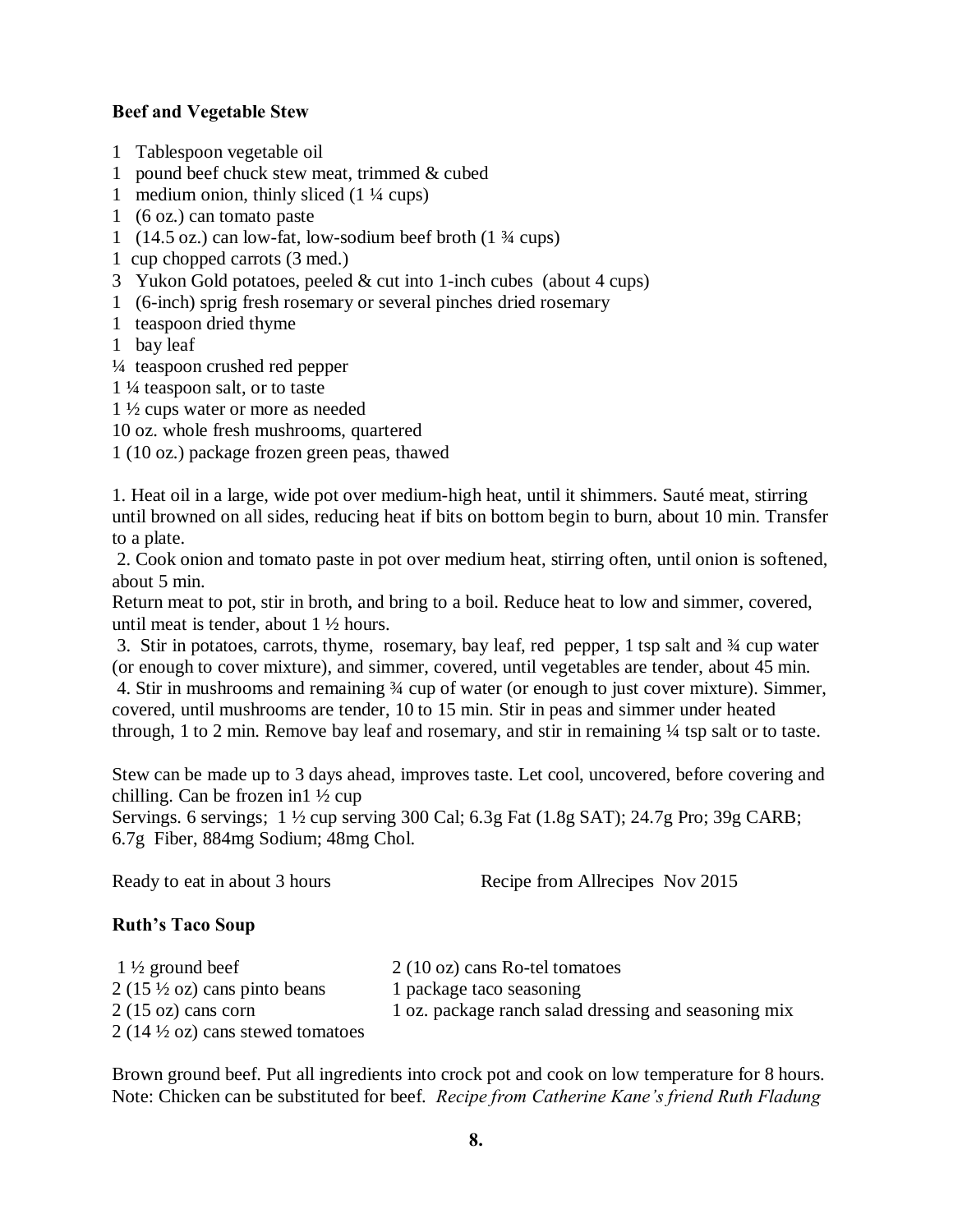#### **Hearty Tomato Soup** (4 to 5 servings)

1 medium onion, finely chopped 1 (24 oz. can) whole tomatoes, 2 Tablespoons butter crushed by squeezing with hand 4 ounces cream cheese, softened (low fat can be used)  $\frac{1}{2}$  teaspoon paprika 2 cans (10 ¾ ounces) condensed tomato soup ½ teaspoon garlic powder 1 soup can milk  $\frac{1}{2}$  teaspoon dried basil

In medium saucepan, cook and stir onion in butter until onion is tender. Stir in cream cheese. Gradually stir in milk and soup; beat with rotary beater until smooth. Add tomatoes and seasonings. Heat, stirring frequently. Do not boil.

#### **Lucky Bean Soup**

2 cups mixed beans (can use beans you mix yourself or the purchased mixture)

#### **Seasoning Mix**

| 2 Tablespoons plus 2 teaspoons minced dried onion | $\frac{1}{4}$ teaspoon celery seed                     |
|---------------------------------------------------|--------------------------------------------------------|
| $\frac{1}{2}$ teaspoon dried thyme                | <sup>1</sup> / <sub>4</sub> teaspoon dried basil       |
| $\frac{1}{2}$ teaspoon dried Rosemary, crushed    | <sup>1</sup> / <sub>4</sub> teaspoon red pepper flakes |
| $\frac{1}{2}$ teaspoon garlic powder              | 1 ó 2 bay leaves                                       |

|                          | <b>Additional Items:</b> 1 (14 oz. can) crushed or diced tomatoes |
|--------------------------|-------------------------------------------------------------------|
| Salt and pepper to taste |                                                                   |

#### DIRECTIONS:

- 1. Sort and rinse beans. Place beans in large pot and cover with water. Bring to a boil and boil for 2 minutes. Remove from heat and let stand for 1 hour.
- 2. Drain beans and discard liquid. Place in same Pot with 4 cups water and all seasonings. Bring to a boil, cover, reduce heat and simmer for 1 ½ to 2 hours until beans are tender.
- 3. Add 1 (14 oz.) can of tomatoes and salt to taste. Cook for 15 to 20 minutes. Remove bay leaf before serving. (7 servings)

If you are giving soup mix as a gift, place beans and seasoning mix in separate heavy duty plastic bags. Place in decorative box, soup bowl or cup, or bag. Attach directions.

#### **Lentil and Sausage Soup**

| 2 (14 oz.) cans reduced sodium chicken broth | 1 medium onion, chopped            |
|----------------------------------------------|------------------------------------|
| $1\frac{1}{2}$ cups water                    | $\frac{1}{2}$ teaspoon dried thyme |
| 1 cup brown lentils, rinsed and drained      | 1/8 teaspoon cayenne pepper        |
| 1 cup sliced celery                          | 2 cloves garlic, minced            |
| 1 cup sliced carrots                         |                                    |

8 ounces cooked smoked sausage links, which have been quartered lengthwise and sliced

1. In a large saucepan combine all items except sausage. Bring to boiling; reduce heat. Simmer, covered, for 20 to 25 minutes or until vegetables and lentils are tender. 2. Stir in sausage and heat through. Nutrition: per 1 ½ cup serving: 294 calories, 11 gram fat, 962 mg. sodium, 38 gram carbs. 13 gram fiber, 21 gram protein.